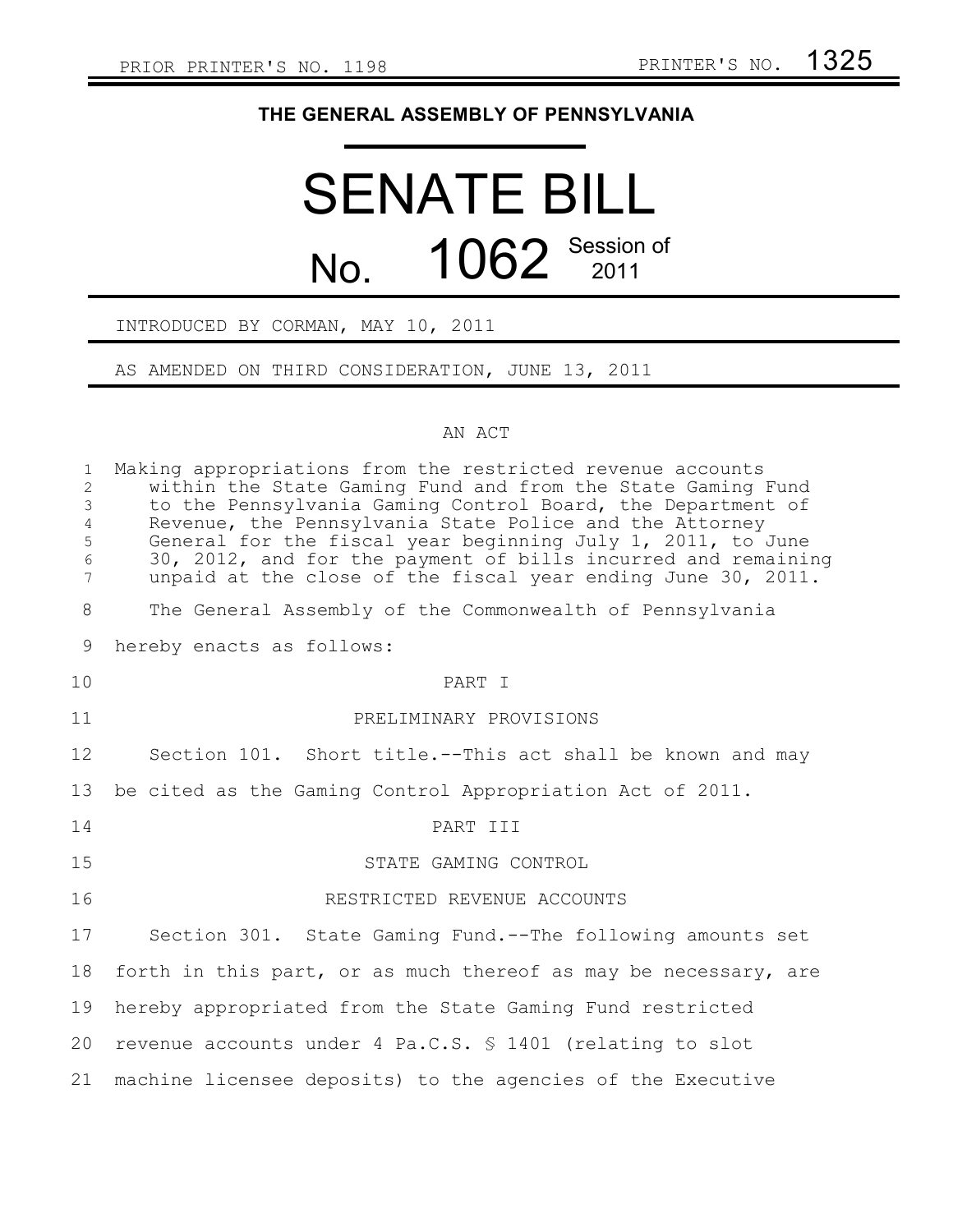Department named in this part for the purposes set forth for the fiscal year beginning July 1, 2011, and for the payment of bills incurred and remaining unpaid at the close of the fiscal year ending June 30, 2012. Section 302. Attorney General.--The following amounts are appropriated to the Attorney General: For salaries, wages and all necessary expenses of the Attorney General related to 4 Pa.C.S. Pt. II (relating to gaming). State appropriation............. 976,000 Section 303. Department of Revenue.--The following amounts are appropriated to the Department of Revenue: For the salaries, wages and all necessary expenses of the Department of Revenue related to 4 Pa.C.S. Pt. II (relating to gaming). State appropriation............. 9,501,000 Section 304. Pennsylvania State Police.--The following amounts are appropriated to the Pennsylvania State Police: For the salaries, wages and all necessary expenses of the Pennsylvania State Police related to 4 Pa.C.S. Pt. II (relating to gaming). State appropriation............. 19,268,000 STATE APPROPRIATION............. 16,845,000 Section 305. Pennsylvania Gaming Control Board.--The following amounts are appropriated to the Pennsylvania Gaming Control Board: For the salaries, wages and all necessary expenses for the proper operation and  $\leftarrow$  $\leftarrow$ 1 2 3 4 5 6 7 8 9 10 11 12 13 14 15 16 17 18 19 20 21 22 23 24 25 26 27 28 29 30

20110SB1062PN1325 - 2 -